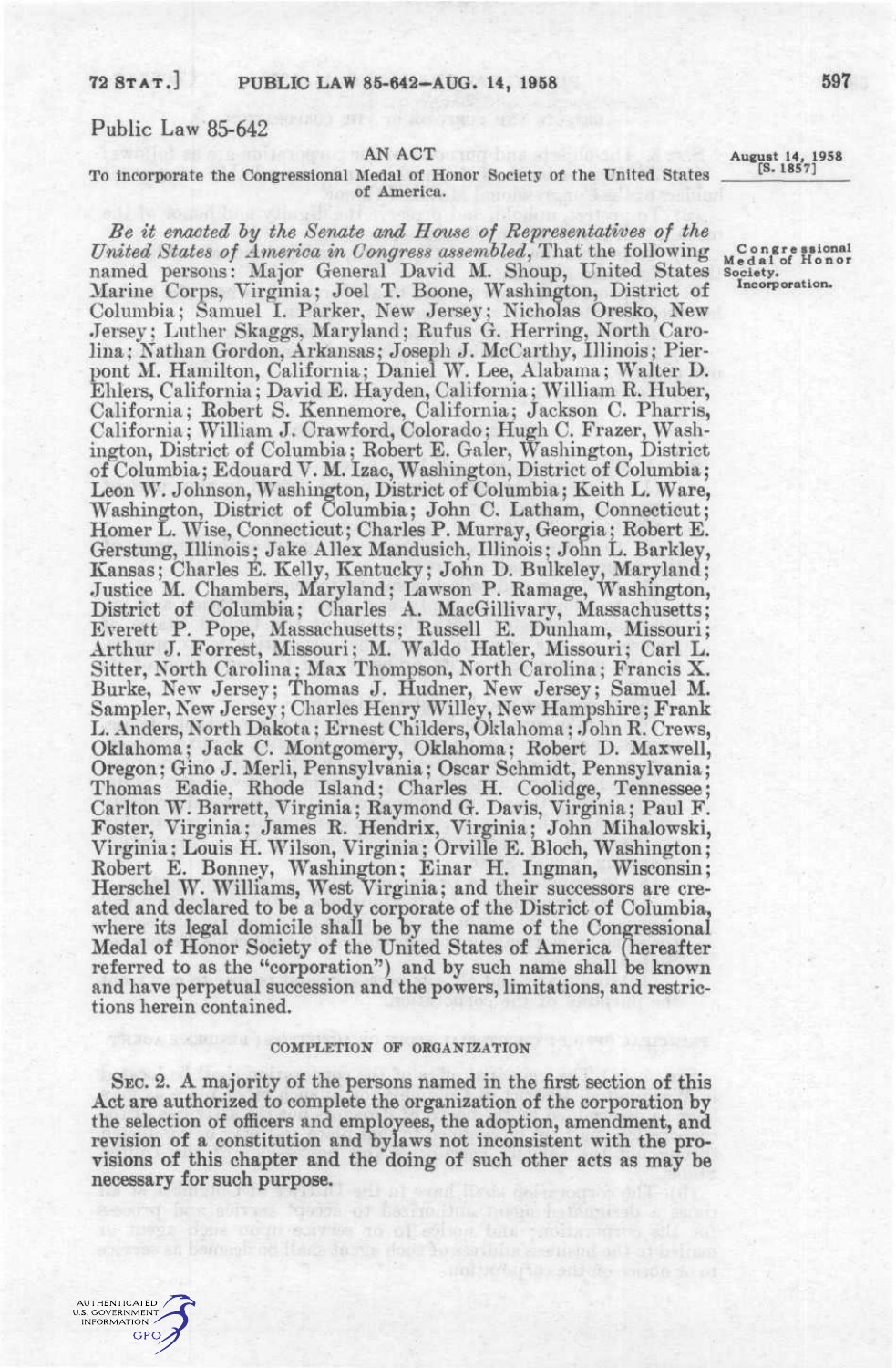# **OBJECTS AND PURPOSES OF THE CORPORATION**

SEC. 3. The objects and purposes of the corporation are as follows; (1) To form a bond of friendship and comradeship among all holders of the Congressional Medal of Honor.

(2) To protect, uphold, and preserve the dignity and honor of the medal at all times and on all occasions.

(3) To protect the name of the medal, and individual holders of the medal from exploitation.

(4) To provide appropriate aid to all persons to whom the medal has been awarded, their widows or their children.

(5) To serve our country in peace as we did in war.

(6) To inspire and stimulate our youth to become worthy citizens of our country.

(7) To foster and perpetuate Americanism.

#### **POWERS OF THE CORPORATION**

SEC. 4. The corporation shall have power—

(1) to sue and be sued, complain and defend in any court of competent jurisdiction;

(2) to adopt, alter, and use a corporate seal;

(3) to choose officers, managers, and agents as the business of the corporation may require;

(4) to charge and collect membership dues;

(5) to adopt, amend, apply, and alter a constitution and bylaws not inconsistent with the laws of the United States of America or any State in which the corporation is to operate, for the management of its property and the regulation of its affairs;

(6) to contract and be contracted with;

(7) to take and hold by lease, gift, purchase, grant, devise, bequest or otherwise any property real, personal, or mixed, necessary or convenient for attaining the objects of the corporation, subject, however, to applicable provisions of law of any State, (a) governing the amount or kind of real and personal property which may be held by, or, (b) otherwise limiting or controlling the ownership of real and personal property by, a corporation operating in such State;

(8) to transfer, lease, or convey real or personal property;

(9) to borrow money for the purposes of the corporation and issue bonds or other evidences of indebtedness therefor and secure the same by mortgage or pledge subject to applicable Federal or State laws; and

(10) to do any and all acts necessary and proper to carry out the purposes of the corporation.

## **PRINCIPAL OFFICE ; TERRITORIAL SCOPE OP ACTIVITIES; RESIDENT AGENT**

SEC. 5. (a) The principal office of the corporation shall be located in Washington, District of Columbia, or in such other place as may later be determined by the board of directors but the activities of the corporation shall not be confined to that place and may be conducted throughout the various Territories and possessions of the United States.

(b) The corporation shall have in the District of Columbia at all times a designated agent authorized to accept service and process for the corporation; and notice to or service upon such agent or mailed to the business address of such agent shall be deemed as service to or notice on the corporation.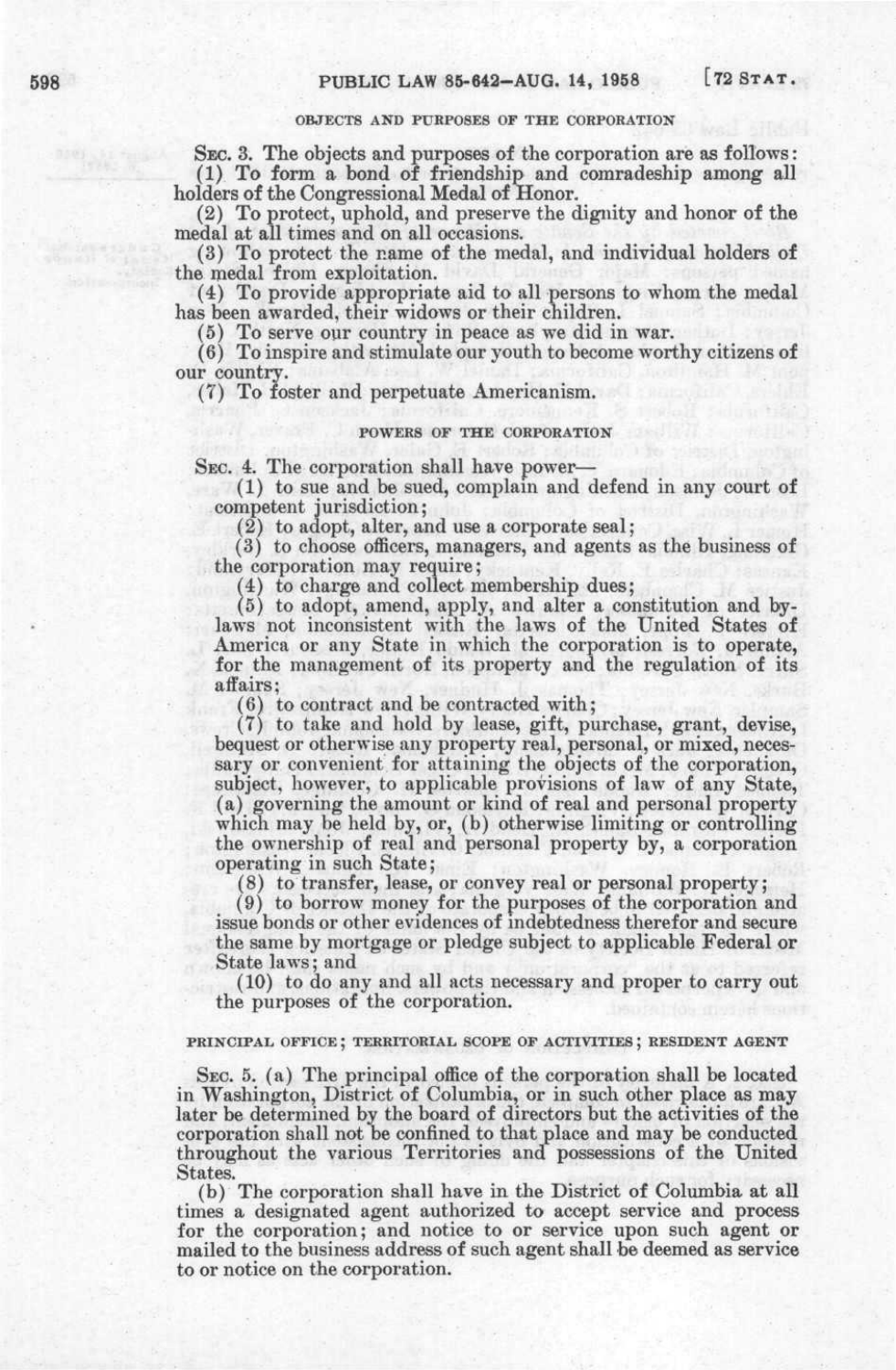#### MEMBERSHIP RIGHTS

SEC. 6. (a) Any person who has been awarded the Medal of Honor is eligible for membership in the society.

(b) Honorary memberships shall not be granted.

(c) Each member of the corporation shall have the right to one vote either in person or by proxy on each matter submitted to a vote at all meetings of the members of the corporation.

## GOVERNING BODY; COMPOSITION; TENURE

SEC. 7. (a) The governing body of the corporation is its board of directors which during the year 1958 will comprise the following: President, David M. Shoup; executive vice president, Joel T. Boone; secretary-treasurer, Samuel I. Parker; first regional vice president, Nicholas Oresko; second regional vice president, Luther Skaggs; third regional vice president, Rufus G. Herring; fourth regional vice president, Nathan Gordon; fifth regional vice president, Joseph J. McCarthy; sixth regional vice president, Pierpont M. Hamilton; who currently hold such offices in the Congressional Medal of Honor Society of the United States of America.

(b) Thereafter the board of directors of the corporation shall consist of such number (not less than nine), shall be elected in such manner (including the filling of vacancies) and shall serve their terms as may be prescribed in the bylaws of the corporation.

(c) The board of directors may exercise, or provide for the exercise of, the powers herein granted to the corporation, and each member of the board shall have one vote upon all matters determined, except that if the offices of secretary and treasurer are combined and are held by one person, he shall have only one vote as a member of the board of directors. The board shall meet at least annually. The board of directors. The board shall meet at least annually. president of the corporation shall act as chairman of the board.

## OFFICERS ; POWERS; ELECTION ; TENURE

SEC. 8. (a) The officers of the corporation shall consist of a president, executive vice president, secretary, treasurer, and six regional vice presidents as may be provided in the bylaw^s. The office of secretary may be combined with the office of treasurer and the combined offices may be held by one person.

(b) The officers shall have such powers consistent with this charter, as may be determined by the bylaws.

(c) The officers of the corporation shall be elected in such manner and have such terms and with such duties as may be prescribed in the bylaws of the corporation.

#### DISTRIBUTION OF INCOME OR ASSETS TO MEMBERS ; LOANS

SEC. 9. (a) No part of the income or assets of the corporation shall inure to any member, officer, or director as such, or be distributed to any of them during the life of the corporation or upon its dissolution or final liquidation, nor shall any member or private individual be liable for the obligations of the corporation. Nothing in this section, however, shall be construed to prevent—

(1) the payment of bona fide expenses of officers of the corporation in amounts approved by the board or directors; or

(2) the payment of appropriate aid to persons to whom the Medal of Honor has been awarded, their widows or their children pursuant to the objects of the corporation.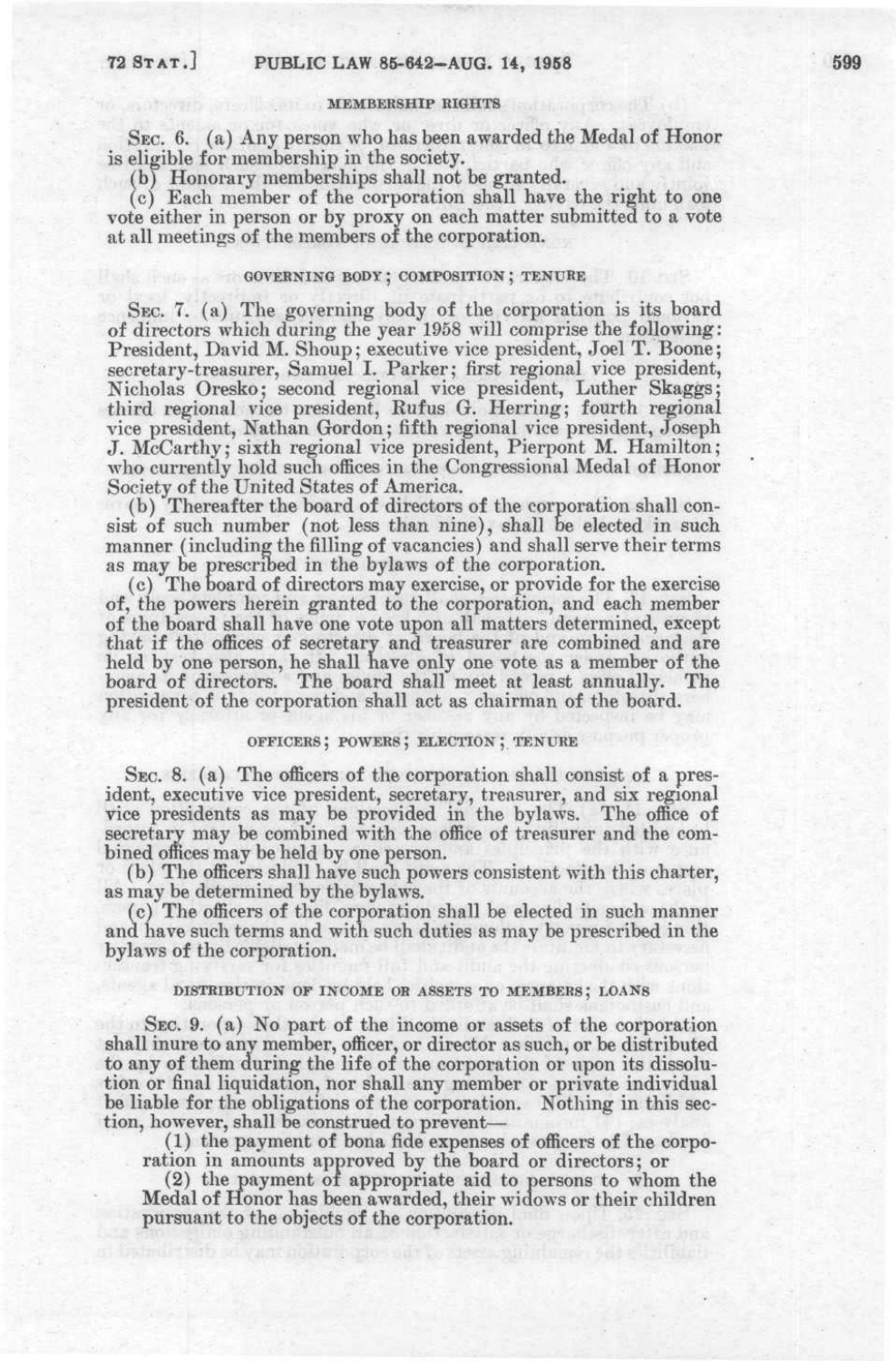(b) The corporation shall not make loans to its officers, directors, or employees. Any officer or director who votes for or assents to the making of a loan to an officer, director, or employee of the corporation and any officer who participates in the making of such loan shall be jointly and severally liable to the corporation for the amount of such loan until the payment thereof.

## NONPOLITICAL NATURE OF CORPORATION

SEC. 10. The corporation and its officers and directors as such shall not contribute to or participate in, directly or indirectly, local or national political activity or in any manner attempt to influence legislation.

#### LIABILITY FOR ACTS OF OFFICERS AND AGENTS

SEC. 11. The corporation shall be liable for the acts of its officers and agents when acting within the scope of their authority.

#### PROHIBITION AGAINST ISSUANCE OF STOCK OR ISSUANCE OF DIVIDENDS

SEC. 12. The corporation shall have no power to issue any shares of stock or declare or pay dividends.

## BOOKS AND RECORDS ; INSPECTION

SEC. 13. The corporation shall keep correct and complete books and records of account. It shall also keep minutes of the proceedings of its membership and of the board of directors or committees having authority under the board of directors. It shall also keep at its bers, directors, and officers. All books and records of the corporation rincipal office a record giving the names and addresses of its memmay be inspected by any member or his agent or attorney for any proper purpose at any reasonable time.

### AUDIT OF FINANCIAL TRANSACTIONS; REPORT TO CONGRESS

SEC. 14. (a) The financial transactions of the corporation shall be audited annually by an independent certified accountant in accordance with the principles and procedures applicable to commercial corporate transactions. The audit shall be conducted at the place or places where the accounts of the corporation are normally kept. All books, accounts, financial records, reports, files, and all other papers, things, or property belonging to or in use by the corporation and necessary to facilitate the audit shall be made available to the person or persons conducting the audit and full facilities for verifying transactions with the balances or securities held by depositories, fiscal agents, and custodians shall be afforded to such person or persons.

(b) A report of such audit shall be made by the corporation to the Congress not later than March 1 of each year. The report shall set forth the scope of the audit and shall include a verification by the person or persons conducting the audit of statements of (1) assets and liabilities; (2) capital and surplus or deficit; (3) surplus or deficit analyses; (4) income and expense; and (5) sources and application of funds. The report shall not be printed as a public document.

#### USE OF ASSETS UPON DISSOLUTION OR LIQUIDATION

SEC. 15. Upon final dissolution or liquidation of the corporation and after discharge or satisfaction of all outstanding obligations and liabilities the remaining assets of the corporation may be distributed in